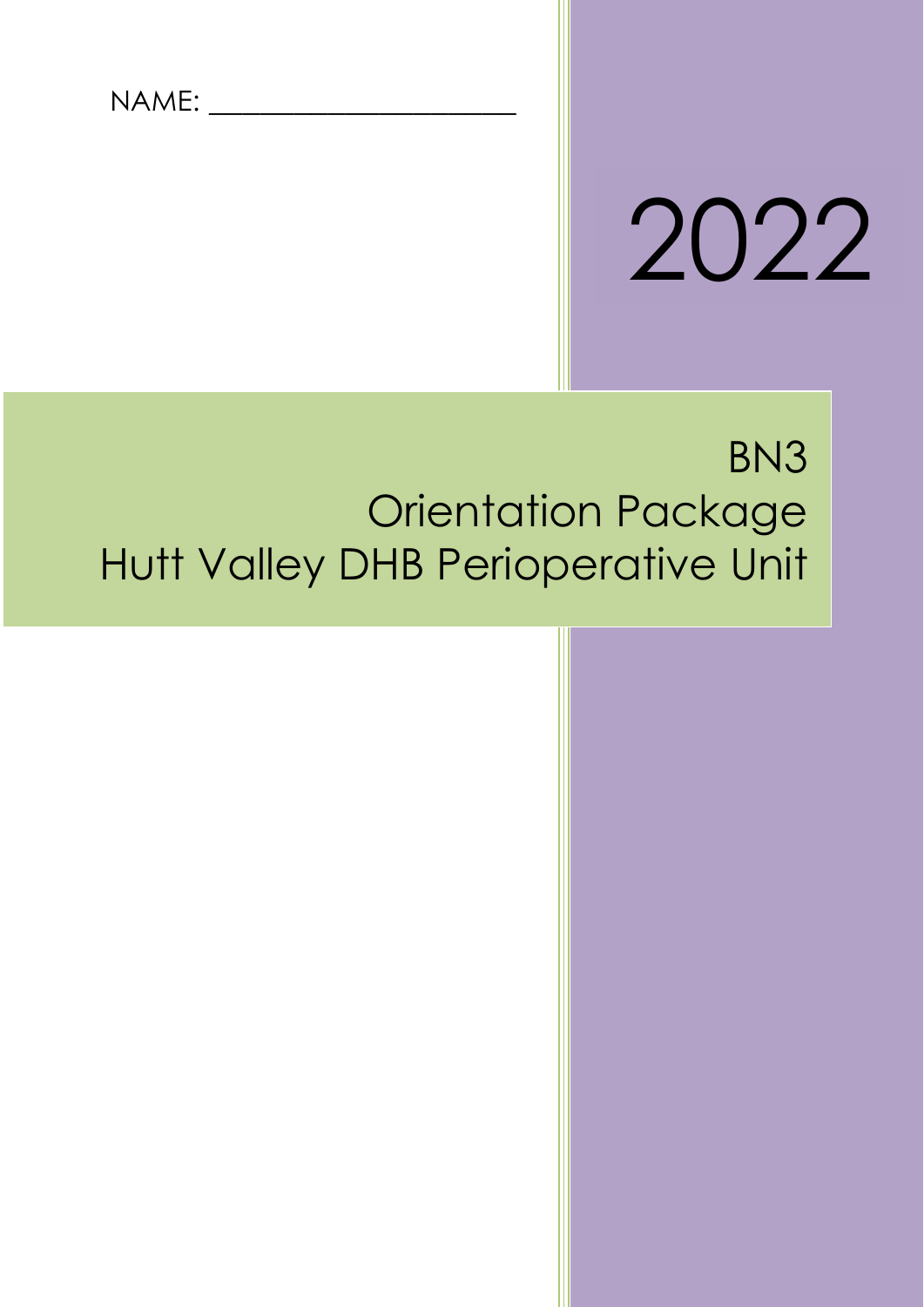## **Contents**

- **Hutt Valley Values**
- **Our Perioperative Unit**
- **Philosophy of Care**
- **Contacts list**
- Hours of Work
- **EXPECTERIOUS OF THE ST ST AUTE:** Expectations of the Student Nurse while in the Perioperative Department
- **Theatre attire**
- **•** Your Preceptor
- **Safety Measures in the Perioperative Department**
- **Health and Safety**
- **Security**
- **Treasure Hunt**
- **•** Objectives
- **E** Common Procedures and medications in the Perioperative Department
- **Pre-reading and resources**
- **-** Terminology
- **•** Operating Theatre Etiquette
- **Operation Urgency & ASA**
- **Perioperative Roles & Responsibilities**
- **F** Theatre PACU Handover Prompt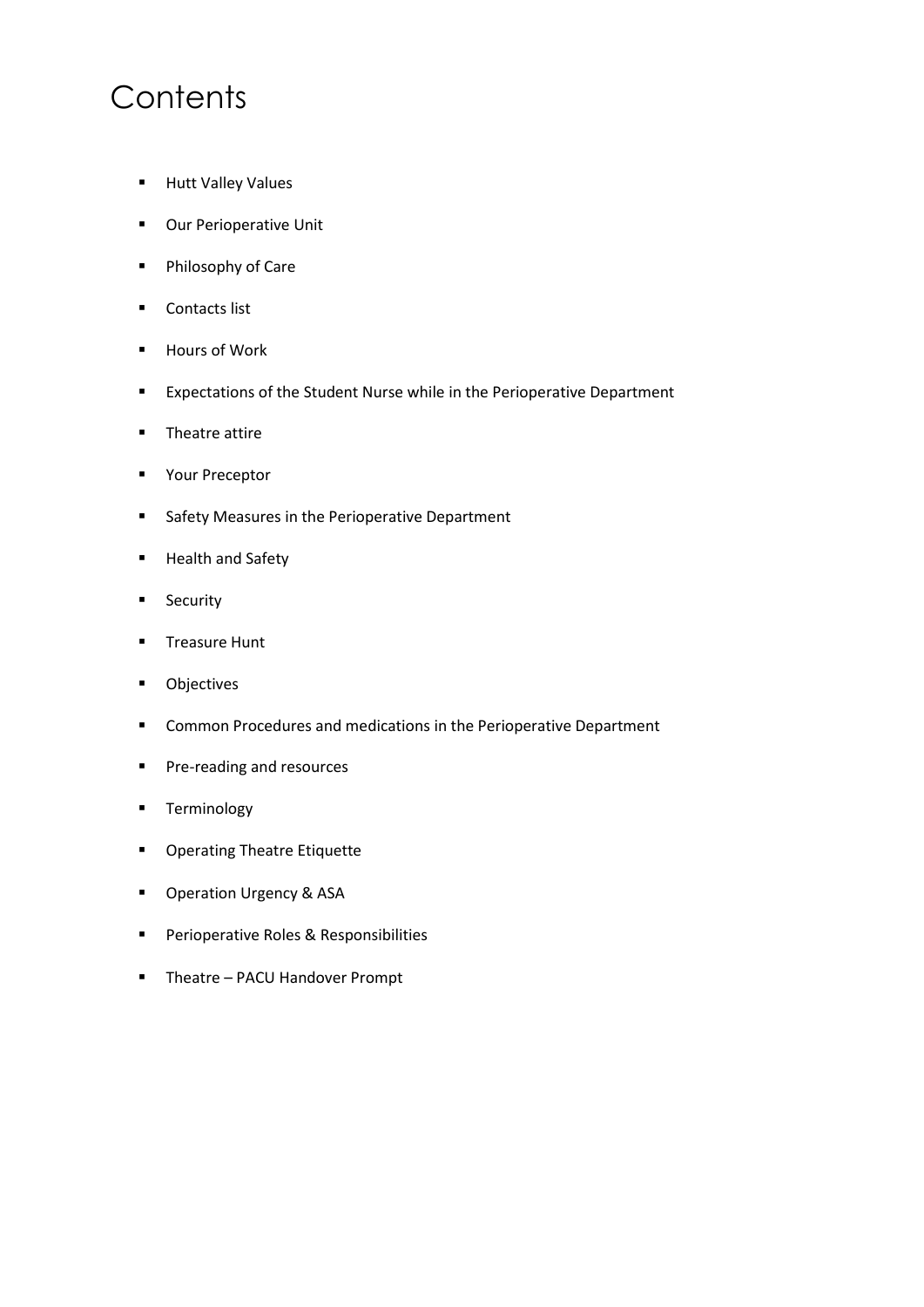Hutt Valley DHB Values

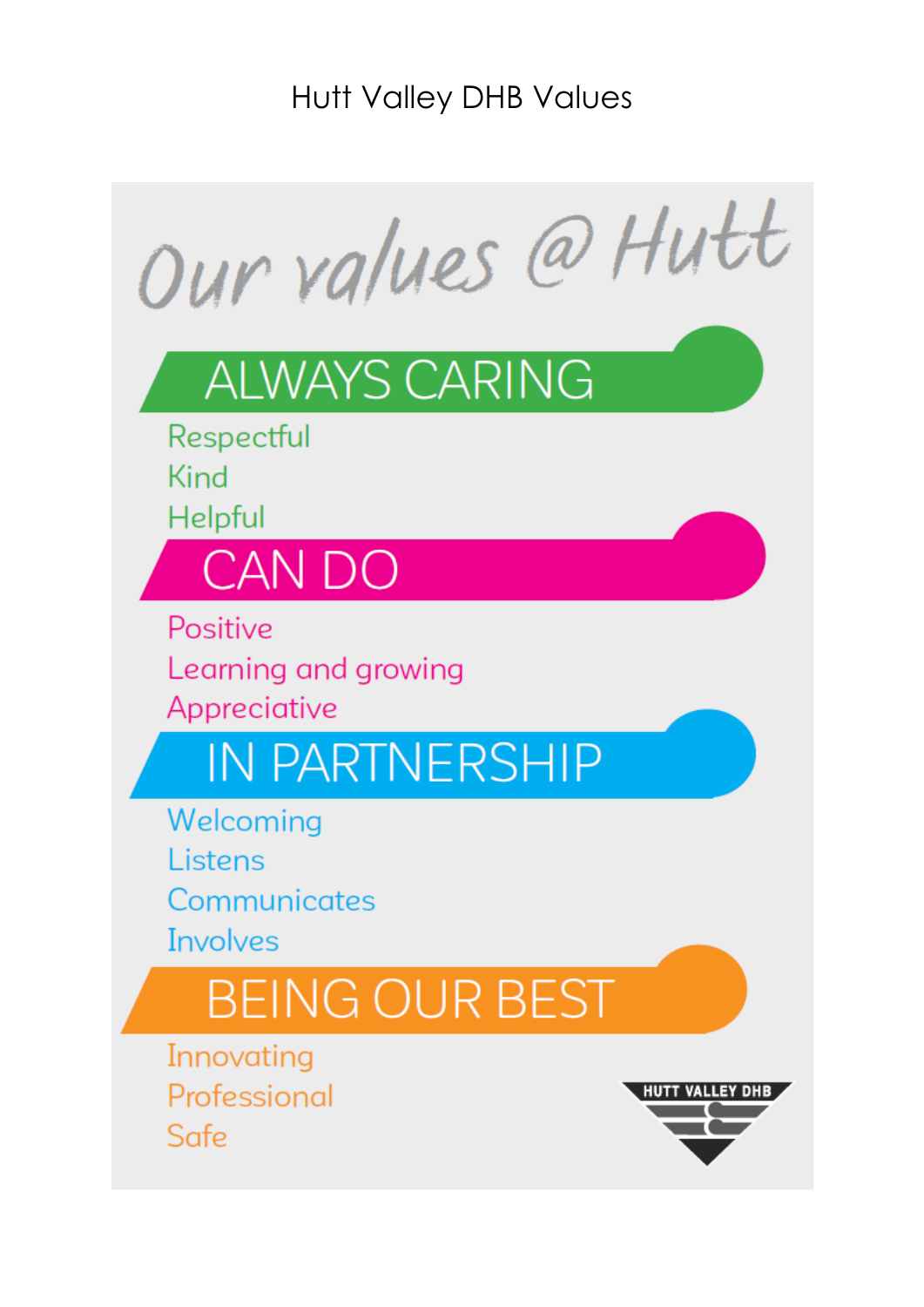## Our Perioperative Unit

Our Perioperative Department includes

- Operating Theatres/Rooms (OR)
- Post Anaesthetic Care Unit (PACU)
- Surgical Admissions Unit (SAU)
- Day Surgery Unit (DSU)
- Central Sterile Services Unit (CSSD)
- Anaesthetic Department –Anaesthetic Technicians (A/Ts)
- Acute Pain Management Service (APMS)
- Booking Office (BO)

We provide **emergency** and **elective** surgical services in Orthopaedic, Ear Nose & Throat (ENT), Plastics, Burns, Maxillofacial, Dental, General, and Obstetric and Gynecological surgery.

## Philosophy of Care

We believe in the dignity and individuality of our clients/patients and their right to achieve their optimum health potential through comprehensive care for themselves and their families.

The eight Operating Theatres at Hutt Hospital opened in September 2011.

Our usual theatre for surgery is as follows:

- OR 1 ENT, Dental & Oral
- OR 2 Obstetrics and Gynecology
- OR 3 Acutes
- OR 4 Plastics
- OR 5 Plastics
- OR 6 Orthopaedics
- OR 7 Orthopaedics / Acutes
- OR 8 General

## Welcome!! We are looking forward to working with you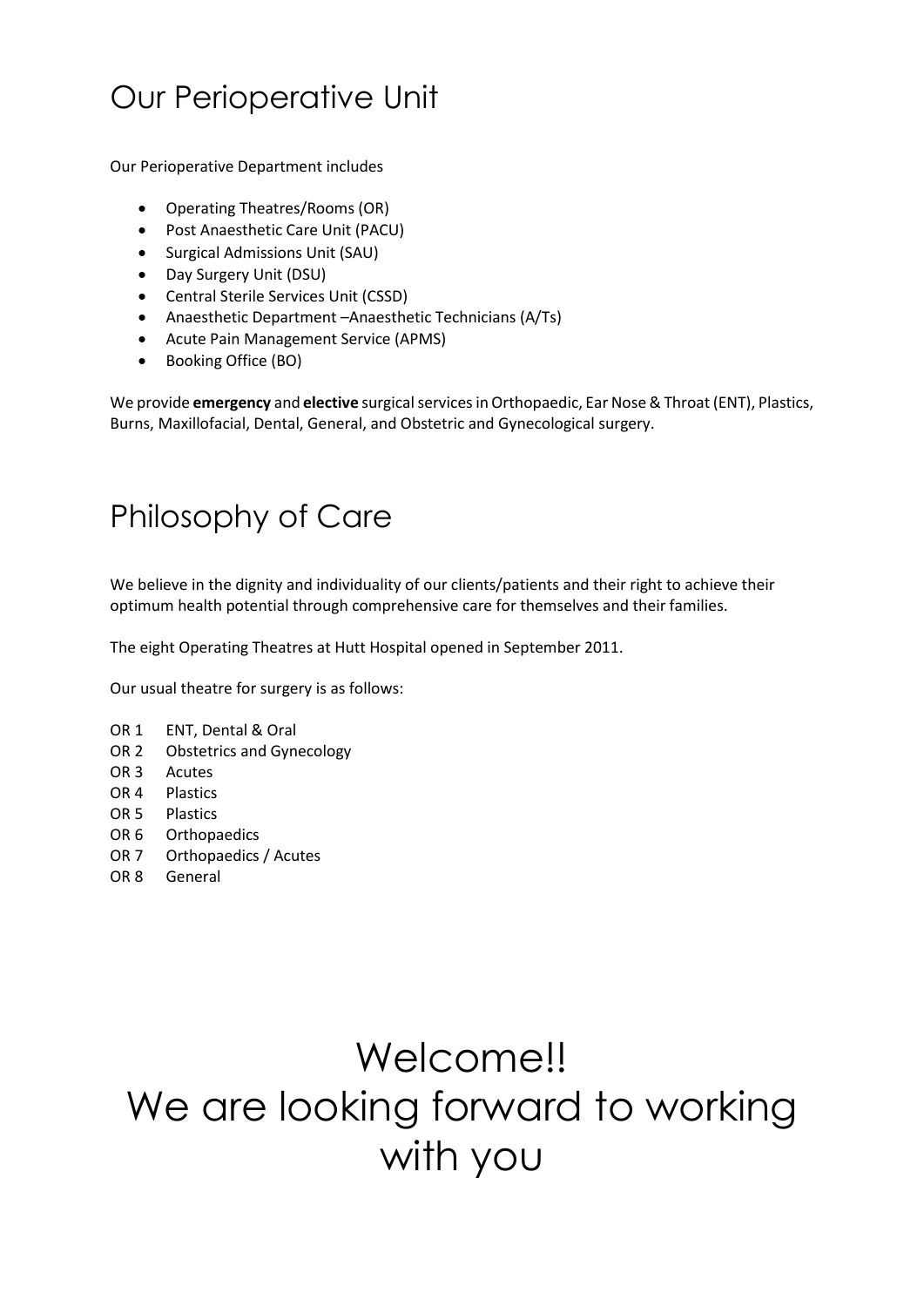## Contacts list (Hutt Hospital: 04 566 6999)

| <b>Name</b>                | <b>Position</b>                              | <b>Contact INFO</b>      |                                           |
|----------------------------|----------------------------------------------|--------------------------|-------------------------------------------|
| <b>Theatre Coordinator</b> |                                              | 04 566 6999<br>from duty | ext 2980<br>Notify after 7.15am if absent |
| Beverly Ibanez             | <b>Perioperative Clinical Educators</b>      | Call: 04 566 6999        |                                           |
| Victoria Pointon           | theatre_educator@huttvalleydhb.org.nz        |                          | <b>Beverly mobile: speed dial #9265</b>   |
|                            | (please contact prior to placement starting) |                          | Victoria mobile: speed dial #9285         |
| Morgan McPhee              | Perioperative Manager                        |                          |                                           |
| <b>Ronstone Tee</b>        | CNM: PACU, SAU, DSU                          |                          |                                           |
| Colin Berry                | Charge Anaesthetic Technician                |                          |                                           |
| Lis Browne                 | <b>CNM Theatre</b>                           |                          |                                           |
| Linda Upton                | ACNM Patient Flow (theatre coordinator)      | 2980                     |                                           |
| Maurita Wessels            | ACNM: PACU, SAU, DSU                         |                          |                                           |
| Shelagh Thomas             | Manager CSSD                                 |                          |                                           |
| Meriann Betham             | CNC: ENT & Dental                            | Theatre 1 2981           |                                           |
| Loren Divers               | <b>CNC: Oral &amp; Maxillo-facial</b>        |                          |                                           |
| Maggie Zhang               | <b>CNC: Obstetrics &amp; Gynaecology</b>     | Theatre 2 2982           |                                           |
|                            | <b>CNC: Acutes</b>                           | Theatre 3 2983           |                                           |
| Philippa Elliot            | <b>CNC: Plastics</b>                         | Theatre 4 2984           |                                           |
| <b>Rachel Neale</b>        | <b>CNC: Plastics</b>                         | Theatre 5                | 2985                                      |
|                            | <b>CNC: Plastics</b>                         |                          |                                           |
| Margot Clapham             | <b>CNC: Orthopaedics</b>                     | Theatre 6                | 2986                                      |
| <b>Kimberly Simmonds</b>   | <b>CNC: Orthopaedics</b>                     | Theatre 7                | 2987                                      |
| Julie Pritchard            | <b>CNC: General</b>                          | Theatre 8                | 2988                                      |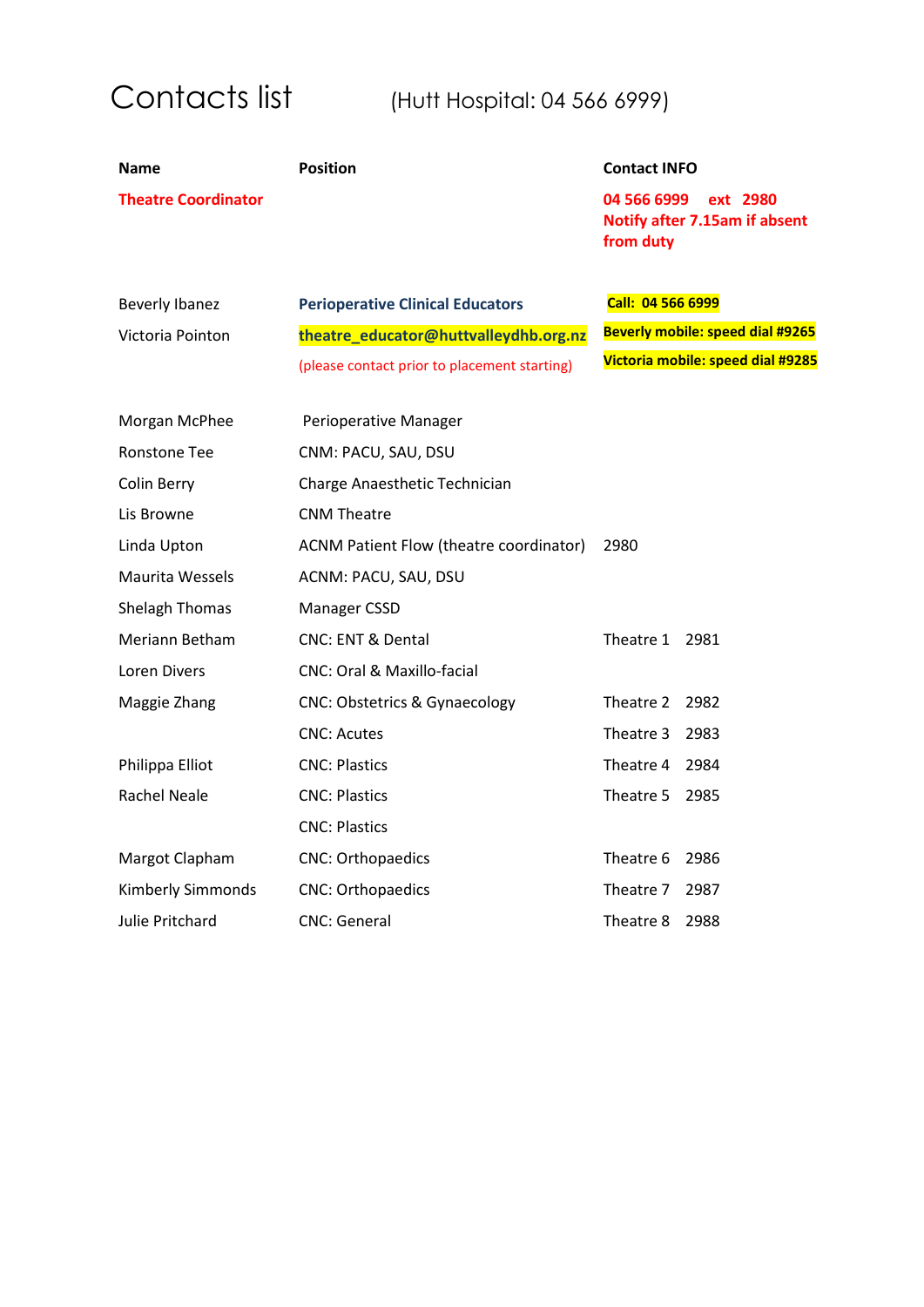## Hours of Work

The normal hours of work for clinical placements are:

Monday to Friday (no weekends or public holidays)

- **0800 -1630 in Theatre (OR)**
- 0830 1700 or 0930-1800 in PACU
- 0700 1530 in SAU / DSU
- 0930 1800 in DSU

**It is expected that you arrive on time for your shift and if you are going to be late or you are unwell and cannot come to call 04 566 6999 ext 2980 after 0715hr and notify the coordinator. You must also notify your tutor.**

 When you are assigned to a theatre, the person running the list in that theatre will expect you there for your shift. If you wish to change theatres or observe something else in the department, please check with that person as well as the coordinator before doing so.

During your shift you are allocated morning and afternoon tea breaks (10 minutes each) as well as a half hour meal break. There are no set hours for meal breaks as they are very much dependent on what is happening in theatre.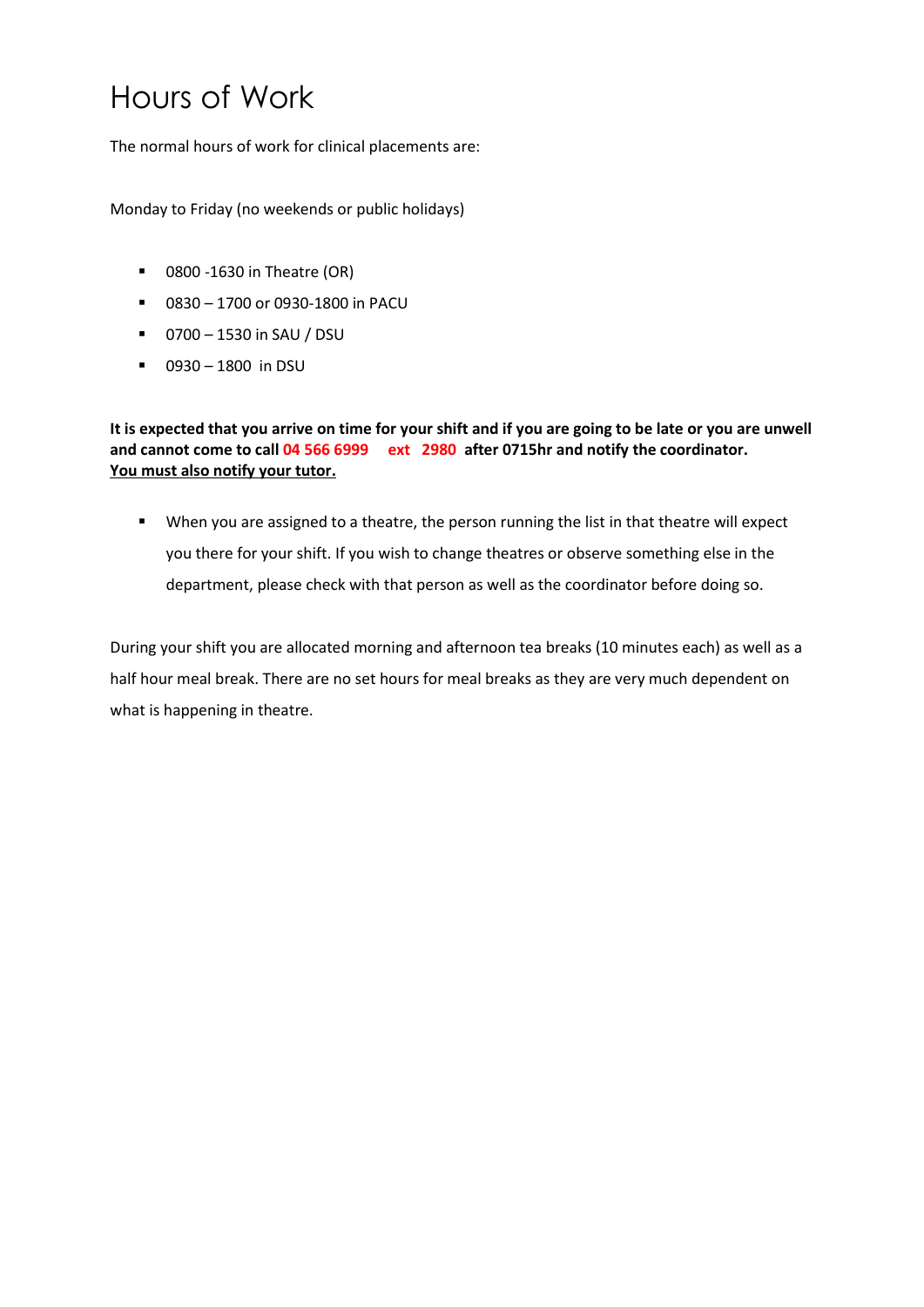## Expectations of the Student Nurse while in the Perioperative Department

We have a few expectations of student nurses working in the Perioperative Department:

- You must complete the full shift that you are allocated to work if you are unable to do so please discuss this with your preceptor or Clinical Educator. A lot of learning occurs at quiet times in the unit!
- It is important for your preceptor or the nurse you are working with that he/she is aware of your objectives
- **The Step and Step 1** You must comply with theatre policies and guidelines. These are available on the theatre drive.
- You should be interested in learning. We value the presence of clinical students in our environment, as it gives us an opportunity to teach and explain how and why we are doing things. This ensures we are constantly thinking about our patient and the effects of our actions on their lives. It requires us to keep up to date with research and evidence based practice, and to encourage student nurses to consider making a career in this specialty.
- If you are not achieving your objectives please see one of the Clinical Educators (before the last week in the unit).
- **Please ensure all documentation you need to complete for the polytechnic/university is** accomplished before the last days in the unit.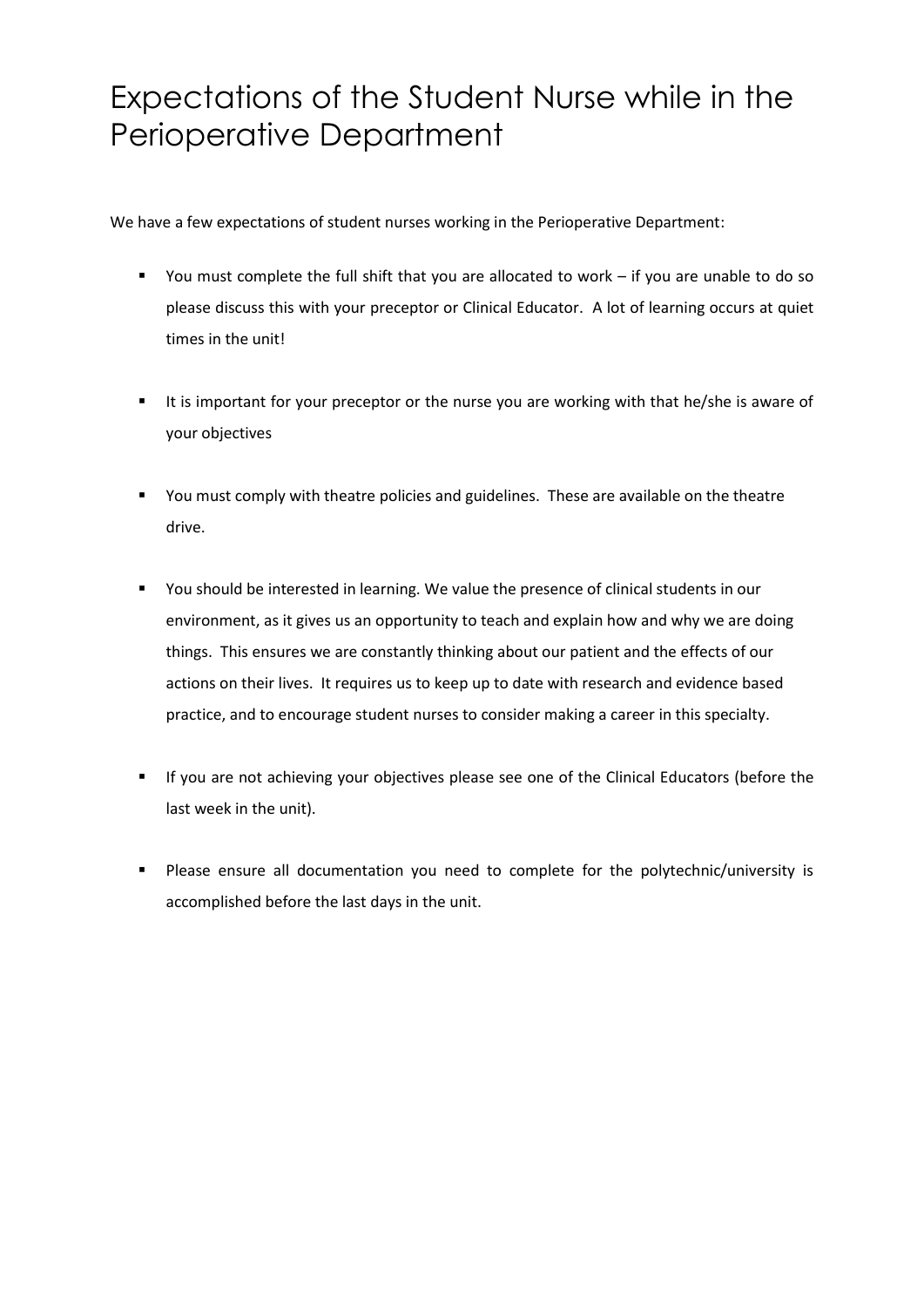#### Theatre Attire

- You need to change into theatre attire (scrub top and bottoms) on arrival in the department.
- For the duration of your placement you can wear a pair of clean trainers, which must not be worn outside.
- If available, you will be allocated a locker in the changing rooms for the duration of this placement. You may need to share this locker. If you bring a small combination code padlock with you on placement you may be able to use this.
- Jewellery apart from a plain wedding band is not permitted.
- **Please change if you need to leave the department. You may wear theatre attire if going to** the cafeteria to buy your lunch, however you must change into street clothes if you intend to sit down there for your break.
- **Please dispose of your mask and wash your hands before leaving the theatre at the end of** each case.
- **Theatre scrubs are changed daily or if soiled.**
- Always wear your name badge.

## Your Preceptor

We will endeavor to ensure that you mainly work within one specialty team who will be responsible for helping you complete your objectives; however, due to shift work this is not always possible. It is **your** responsibility to ensure the nurse you are working with is aware of your objectives for the day/week. You must provide evaluations and/or other paperwork to your preceptor in a timely fashion (i.e. not on the due date!!). Your preceptor will not complete any evaluations if you give it to them on your last days in the unit.

If you have any concerns or questions do not hesitate to contact the Clinical Nurse Educators.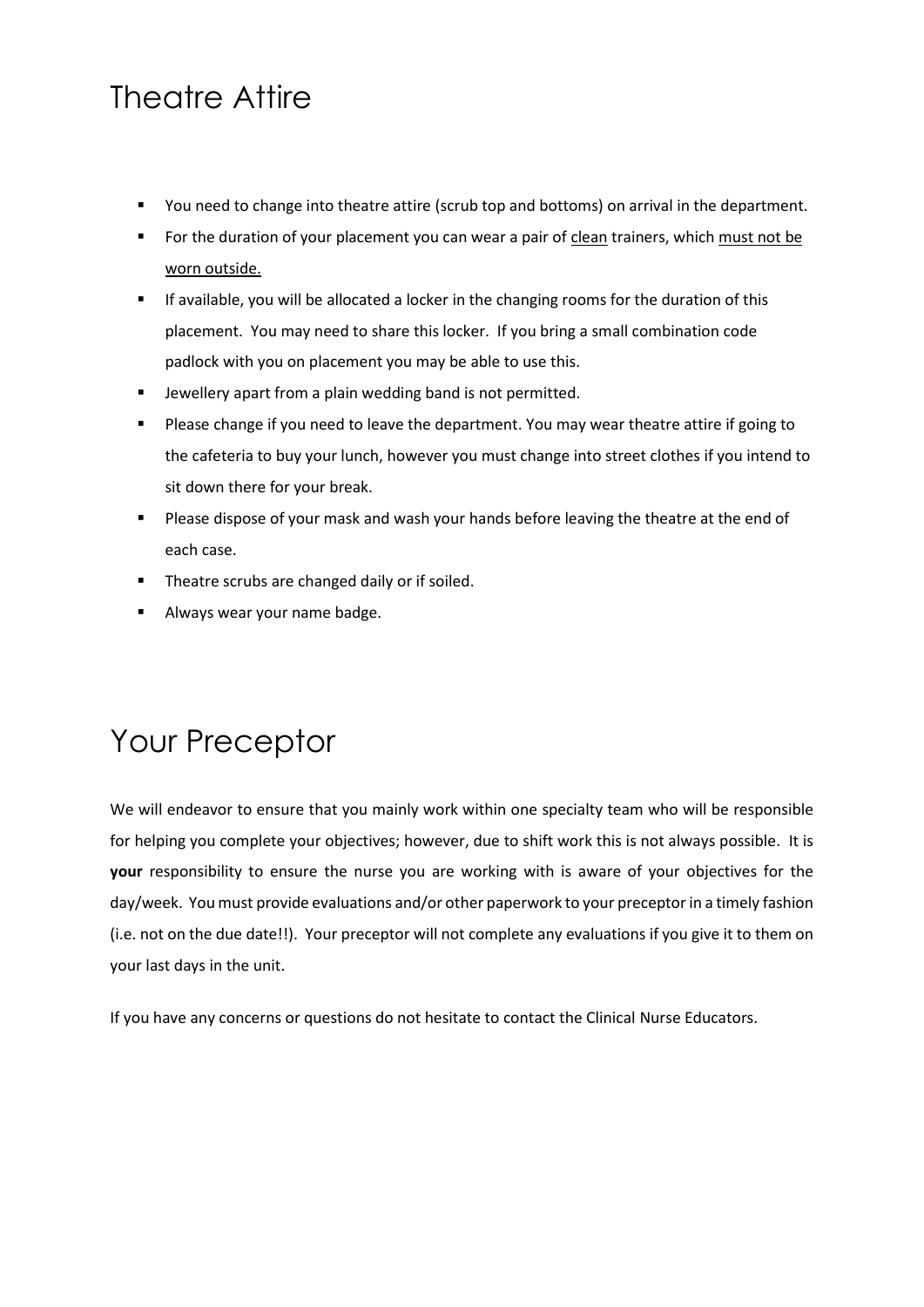## Safety Measures in the Perioperative **Department**

In the event of a cardiac arrest or medical emergency in the department, someone may ask for the emergency bell to be activated although this is not always necessary. You should know where emergency bell is and how to turn it on and off. During any emergency you need to stand back so as not to obstruct access to any theatre staff and follow the instructions of your preceptor or senior nurse.

If you discover a fire, follow the R.A.C.E.E guidelines:

#### REMOVE anyone from immediate danger

#### ACTIVATE FIRE ALARM and Phone 777

- State the exact location of the fire
- State your name and department

#### CONFINE FIRE & SMOKE

- Close smoke stop doors and windows
- Turn off Main Oxygen Valve and all portable cylinders.

#### EXTINGUISH FIRE

- Only if is safe to do so
- Only if you have been trained to use extinguishers.
- Do not take unnecessary risks

#### EVACUATE

- Check all rooms in your area, if safe to do so.
- Leave the building using the nearest safe exit (if indicated).
- Follow the instructions of the Fire Warden or Nurse in Charge

Activation of the Fire Alarm and Notification to the operator must be an Immediate Priority.

If you hear the fire alarm sound but see no fire then follow the instructions of the coordinator or fire warden and the overhead page.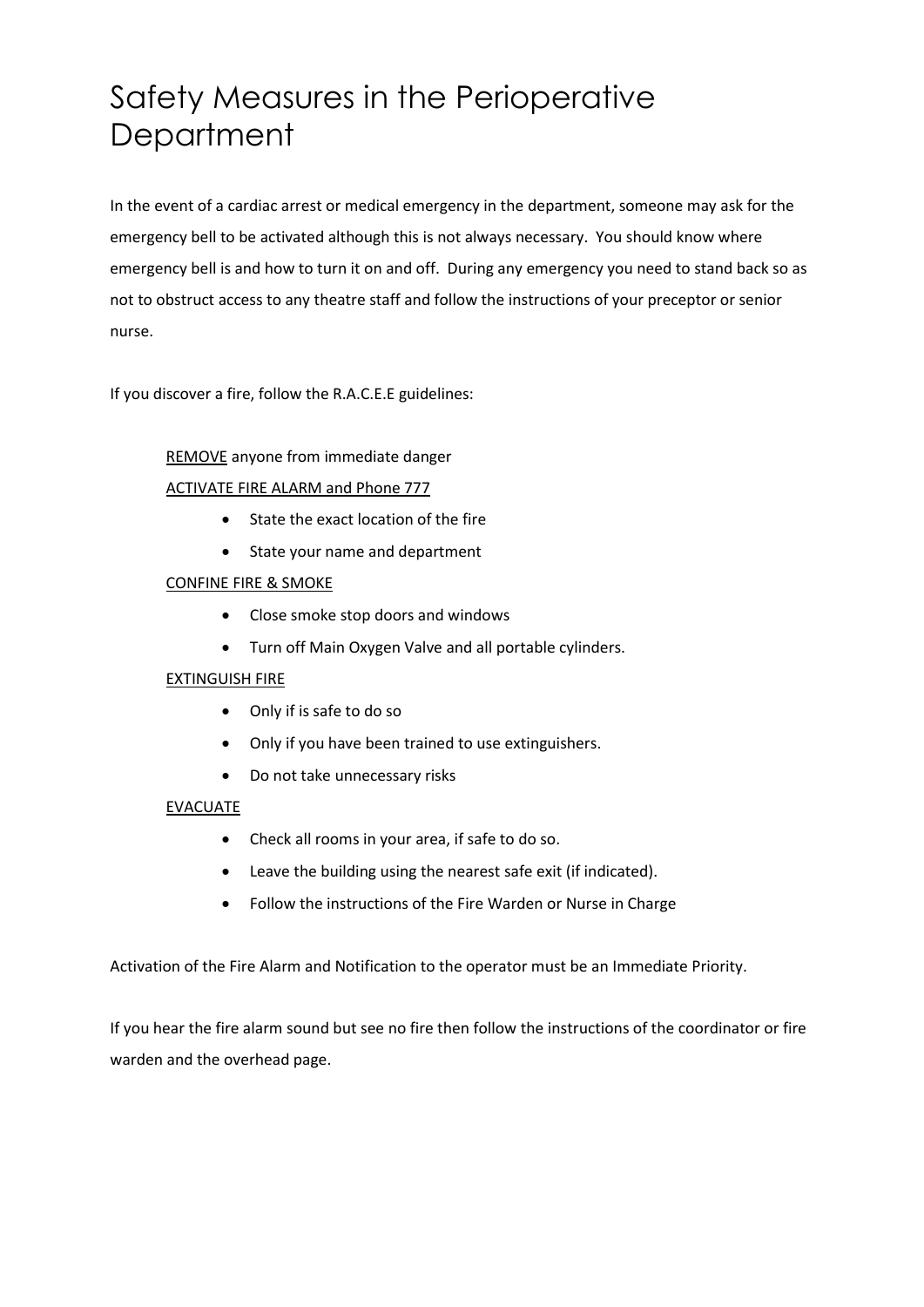#### Health and Safety

On your first shift you will be given a health and safety briefing by either a Health and Safety representative, or the Clinical Educators. Please ensure you are aware of the hazards in this area. If you find something hazardous you must report this to someone senior in the department. Where Personal Protective Equipment is supplied you must use it as directed.

#### **Security**

On the first day of your placement you will be allocated an assigned swipe card to enable you to access the perioperative department and the theatre changing rooms. It is your responsibility to keep this in your safe possession at all times, report its loss immediately, and return it to the Perioperative Clinical Educators on the last day of your placement.

You will need to bring a small padlock for your locker for the duration of your placement. Please do not bring large quantities of valuables as our change rooms are not under direct view at all times and there are large numbers of people using them. You may be asked to share a locker. Please do not open the change room doors for people without valid HVDHB identity cards.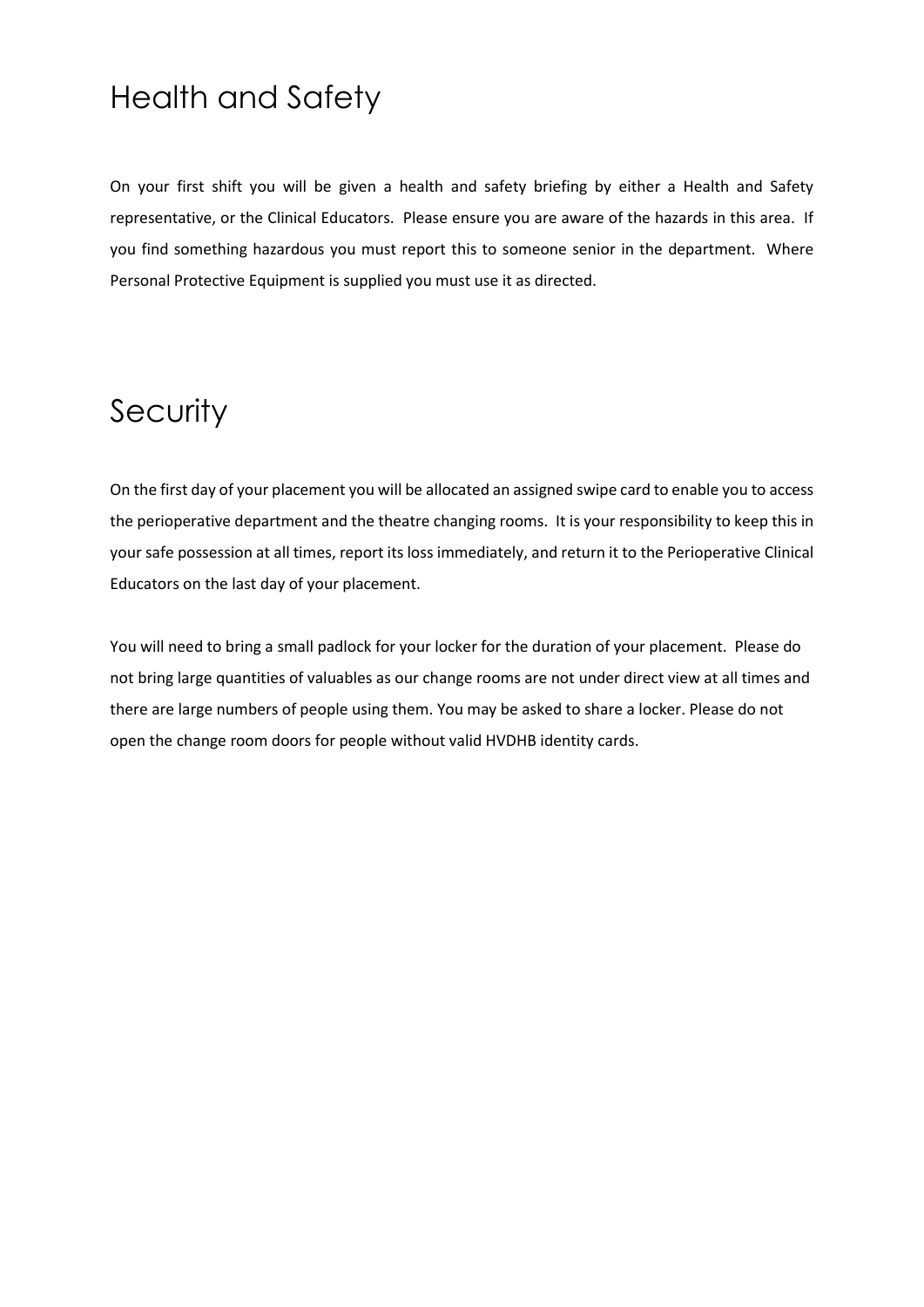## Treasure Hunt

This list is designed to help you become familiar with the environment, but is by no means exhaustive of all the things you will be required to locate.

|                             | 10 ml syringe                | $\mathsf{L}$ | Swabs                                             |
|-----------------------------|------------------------------|--------------|---------------------------------------------------|
| $\Box$                      | Tonsillectomy tray           |              | A new box of size 7 sterile gloves                |
| $\Box$                      | PCA machines                 | $\perp$      | "Notes on Injectable Drugs"                       |
| $\Box$                      | Difficult intubation trolley | П            | Paediatric trolley                                |
| $\sqcup$                    | CNE & both CNM Offices       | П            | Alexanders care of the patient in<br>surgery book |
| $\Box$                      | <b>ACNM PACU office</b>      | Ш            | <b>Suction Equipment</b>                          |
| $\Box$                      | Adrenaline1:1000             | $\perp$      | Paediatric ambubag                                |
| $\Box$                      | <b>Suction liners</b>        | $\Box$       | Hogies/Eye protection                             |
| $\Box$                      | Staff tearoom                | $\perp$      | Defibrillator                                     |
| $\Box$                      | Hartmanns                    | $\perp$      | Size 3 guedal airway                              |
| $\Box$                      | Lab forms                    | $\perp$      | Denture envelopes                                 |
| $\Box$                      | Tourniquet                   | $\perp$      | <b>Emergency Bell</b>                             |
| $\Box$                      | Prone pads                   | $\perp$      | Medium gloves                                     |
|                             | Visor masks                  | $\Box$       | <b>Incident Forms</b>                             |
|                             | Dressing scissors            | $\perp$      | Diathemy pads                                     |
| $\Box$                      | <b>Alcohol Swabs</b>         | $\Box$       | Ice machine                                       |
|                             | Microchoice console          | $\Box$       | Headlight                                         |
| $\Box$                      | Size 12 Foley Catheter       |              | Povidone Iodine 10%                               |
| $\Box$                      | Tonsil swabs                 |              | Dermatome blades                                  |
|                             | Debakey forceps              |              | Diprivan                                          |
|                             |                              |              | Staffing allocation folders in OT, SAU &          |
|                             | Acute whiteboard             | $\Box$       | <b>PACU</b>                                       |
|                             | Medipore tape                |              | 5/0 Nylon 1666                                    |
| $\mathcal{L}_{\mathcal{A}}$ | Instant coffee               |              | Where to store your bags                          |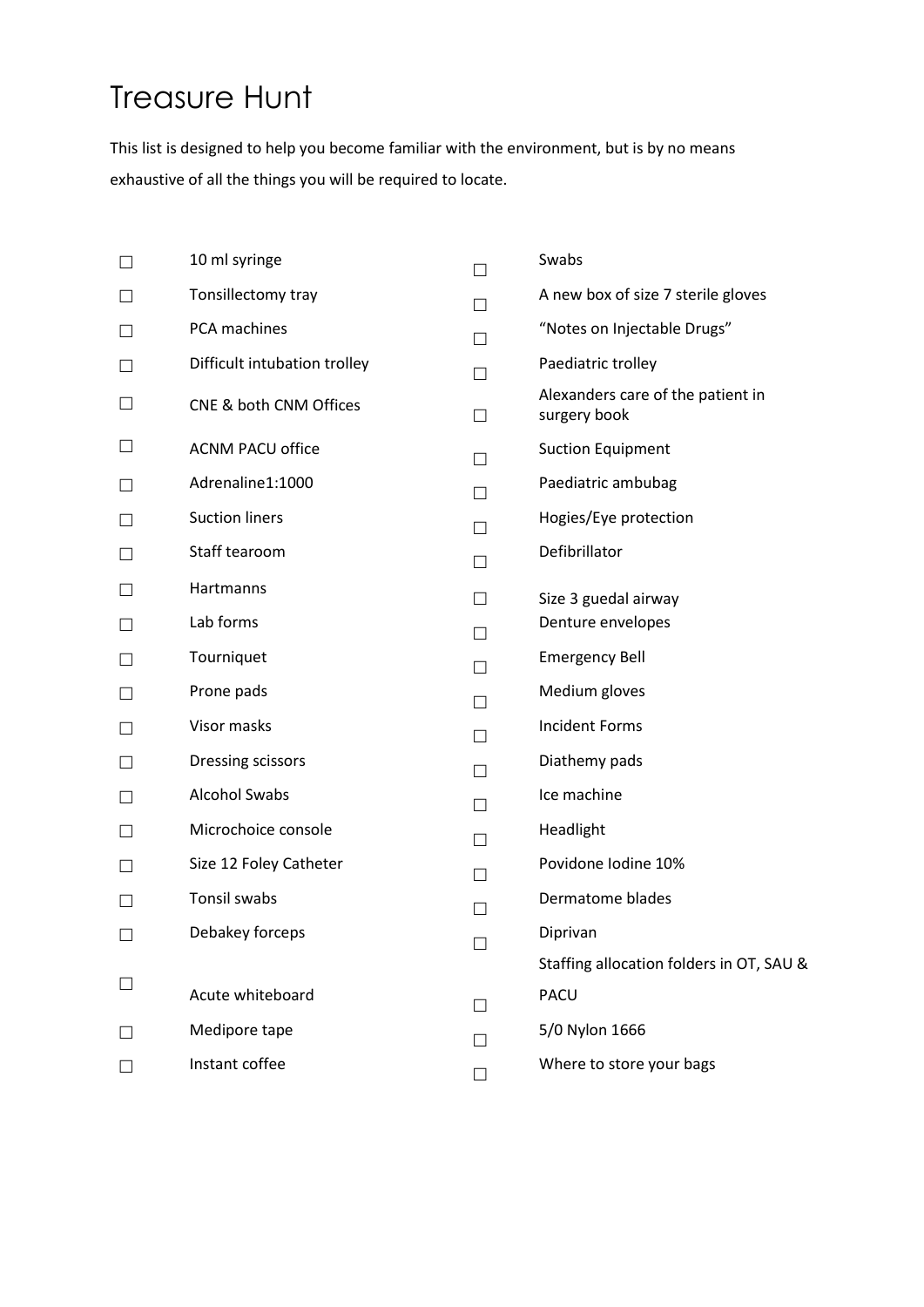## **Objectives**

It is our aim to provide you with knowledge and skills that will be useful in any area you may choose to work in the future. We endeavor to provide you with a basic understanding of what perioperative nurses do and how they make a difference to a patient's care in Theatre, how to care for an unconscious patient and the basic principles of airway management. You may have developed some objectives for your own learning during your time here. Please feel free to discuss these with the Clinical Educators.

#### **Theatre**

- Develop an understanding of the role of each person in theatre.
- Have an understanding of what patients experience when they have an operation.
- Observe operations and have an understanding of sterile fields and techniques.
- Medico legal aspects associated with surgery.
- Safe positioning and caring for anaesthetized patients.
- Become familiar with documentation relating to Theatre.

#### Post Anaesthetic Care Unit (PACU)

- Develop skills in caring for unconscious patients and those emerging from anaesthesia.
- Basic airway management skills.
- The diagnosis and treatment of postoperative complications.
- Monitoring and how to interpret data.
- Develop an understanding of Post-operative drugs especially analgesia.

#### **Anaesthetics**

- Develop and understanding of the role of the anaesthetic technician and anaesthetist.
- Become familiar with basic equipment used for intubation.
- Become familiar with monitoring equipment and how to interpret data.

#### Day Surgery Unit (DSU) and Surgical Admissions Unit (SAU)

- Become familiar with the care planning documentation for some procedures
- Perform the preoperative preparation of a patient for surgery
- Have an understanding of post-operative care of the surgical day case patient
- Develop an understanding of the use of antiemetic medications in the post-operative patient
- Develop an understanding of the discharge criteria and follow up for day surgery patients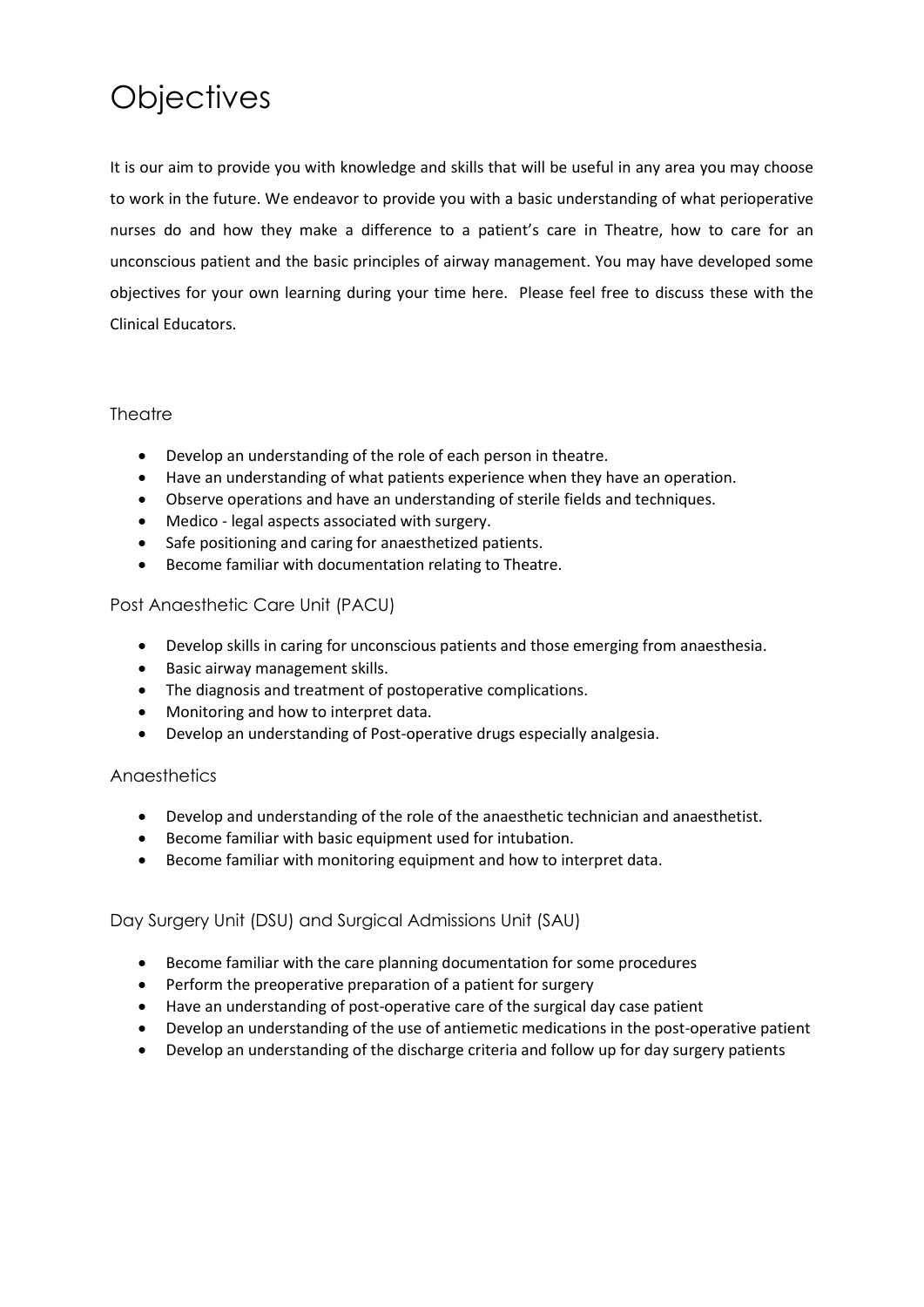## Common Procedures in the Perioperative Department include:

- Hip/knee replacement
- Excision of tumour/lesion (melanoma, BCC, SCC) and repair/reconstruction
- Appendectomy
- Hernia repair
- Tonsillectomy
- Caesarean Section

### Common Medications

In theatre at HVDHB nurses do not give IV medications. Only those in PACU and DSU need to complete regular IV competence. However some medications that you could read up on before your placement are:

- Adrenaline
- Atropine
- **•** Bupivacaine
- Cefuroxime Sodium
- Midazolam
- Neostigmine
- Ondansetron
- Propofol
- Rocuronium
- Suxamethonium
- Fentanyl
- Morphine
- Paracetamol
- Paracoxib / celecoxib
- Naloxone

#### Pre-reading/Resources

There is no required pre-reading for the perioperative department. However we have a large amount of resources available to you and there will be some reading for you during your placement so come prepared to learn.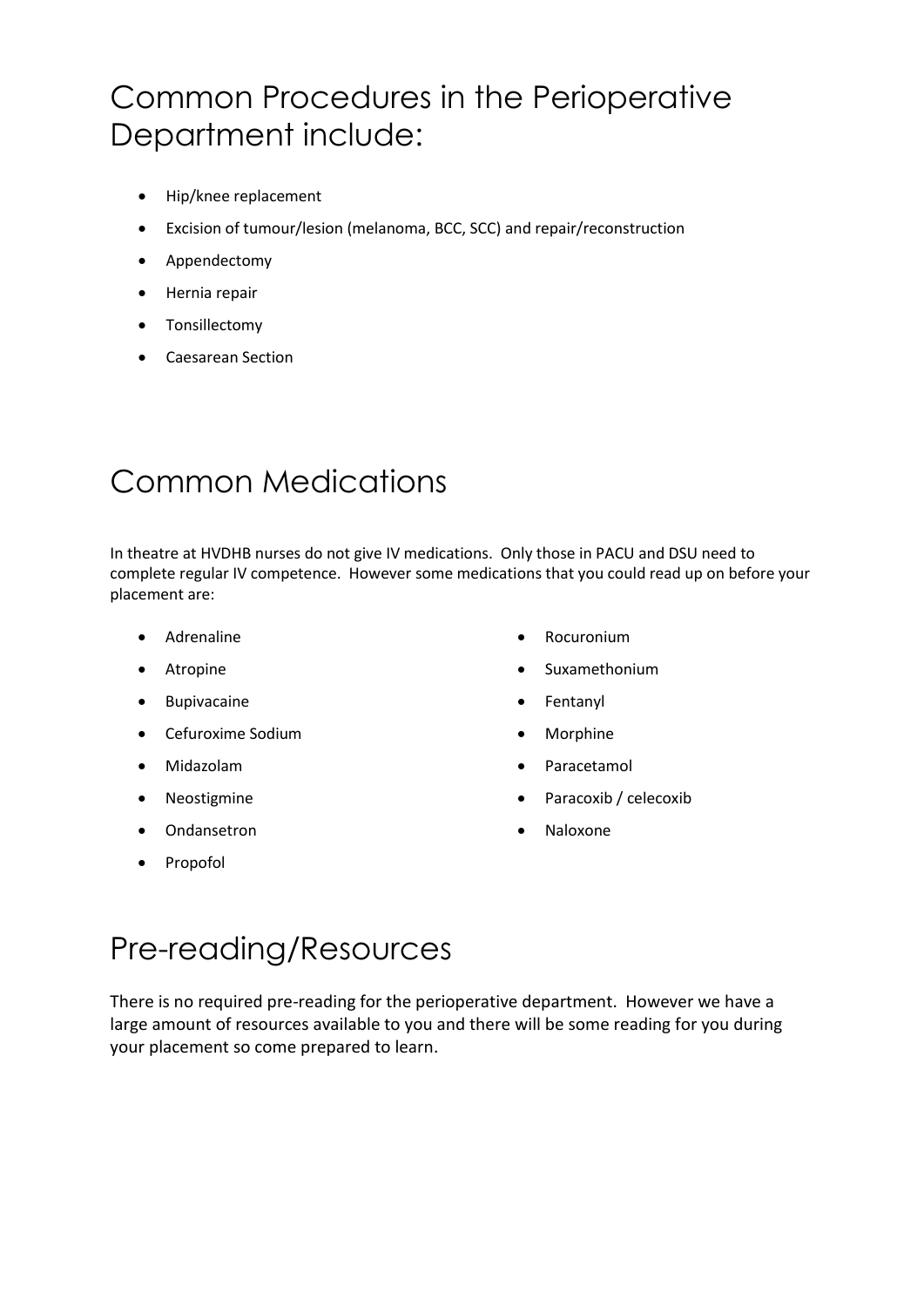## Terminology

| <b>Word/Phrase</b> | <b>Meaning/Definition</b> | Acceptable<br><b>Abbreviation (if</b><br>any) |
|--------------------|---------------------------|-----------------------------------------------|
| -oscopy            |                           |                                               |
| -pexy              |                           |                                               |
| -otomy             |                           |                                               |
| -ectomy            |                           |                                               |
| -desis             |                           |                                               |
| -plasty            |                           |                                               |
| -orraphy           |                           |                                               |
| resection          |                           |                                               |
| excision           |                           |                                               |
| Bx                 |                           |                                               |
| <b>EUA</b>         |                           |                                               |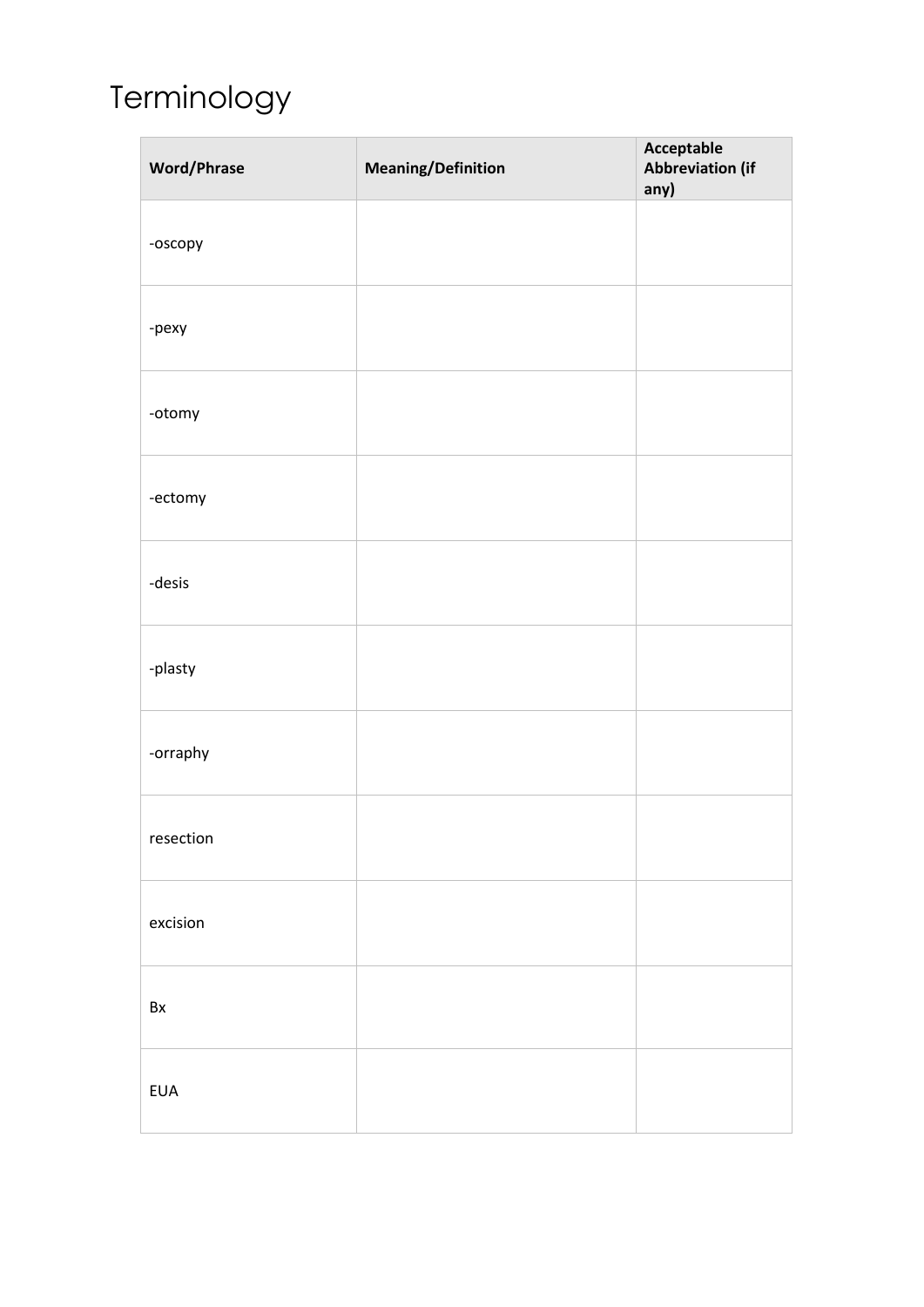| <b>Word/Phrase</b> | <b>Meaning/Definition</b> | Acceptable<br><b>Abbreviation (if</b><br>any) |
|--------------------|---------------------------|-----------------------------------------------|
| 1&0                |                           |                                               |
| <b>WLE</b>         |                           |                                               |
| PACU               |                           |                                               |
| SCDs               |                           |                                               |
| D & C              |                           |                                               |
| <b>MUA</b>         |                           |                                               |
| ERPOC              |                           |                                               |
| <b>TKJR</b>        |                           |                                               |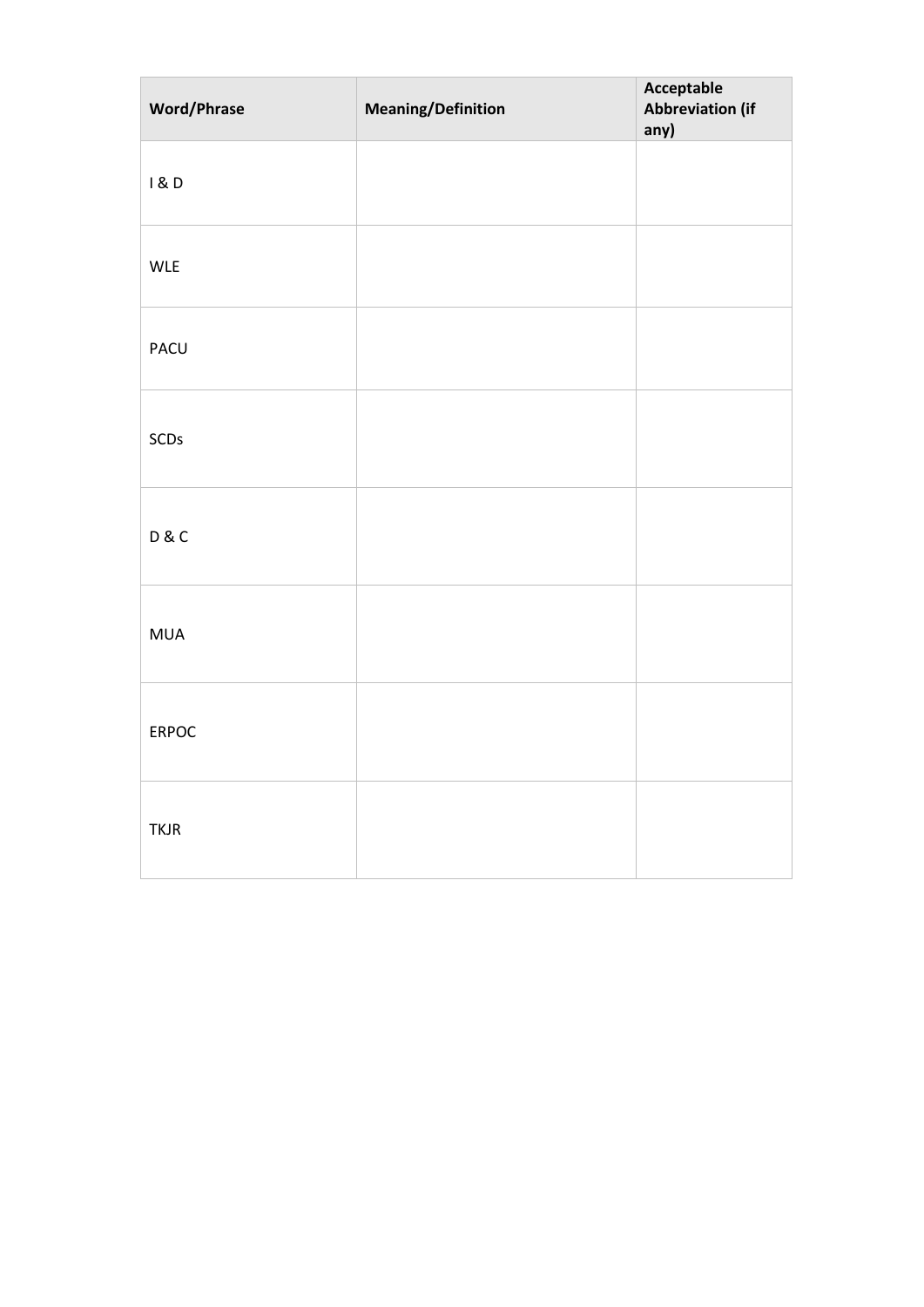#### **Operating Theatre Etiquette**

#### **Contact with Patients:**

- At all times, maintain the patients privacy, warmth and dignity
- Do not leave their notes lying around
- Do not loudly discuss what they are here for in open areas
- Keep the patient covered until the surgical team is ready
- Don't laugh and joke with other staff if the patient is awake
- The patient does not need to hear about your life, but may appreciate the distraction of appropriate 'small talk'
- We are not here to judge people or have an opinion about their circumstances
- Patients coming to theatre are at their most vulnerable; we need to act as their advocates where they are unable to speak for themselves

#### **When in Theatre:**

- Write your name and position on the staff whiteboard
- Introduce yourself and role to the team (and at the briefing)
- Be aware of your surroundings
- Know what is sterile and what is unsterile
- Don't wander around (or in and out) unnecessarily
- Do not cross through the sterile field
- Always face a scrubbed person when walking past them
- Never hover over a sterile field
- Take your cues off the staff in theatre on whether you need to be wearing a mask or not (always in orthopaedics)
- Patients coming to theatre are at their most vulnerable; we need to act as their advocates where they are unable to speak for themselves
- We need to all work as part of a team…no one person could do the surgery on their own
- Identify when it is, and isn't appropriate to ask questions (write them in your notebook for later)
- Remember to talk to us if you see something that upsets you

#### **The Sterile Field:**

- Includes the sterile trolleys of instruments, the scrubbed staff, and the patient where they have sterile drapes
- Preventing contamination of the sterile field creates an environment of infection prevention and patient protection

#### **When Scrubbed:**

- Always wear the appropriate PPE (personal protective equipment)
- Scrubbed people should always pass face-to-face or back-to-back
- Don't wander around unnecessarily
- You are only considered sterile from nipples to belly button
- If you suspect that you have contaminated either instruments or yourself, tell someone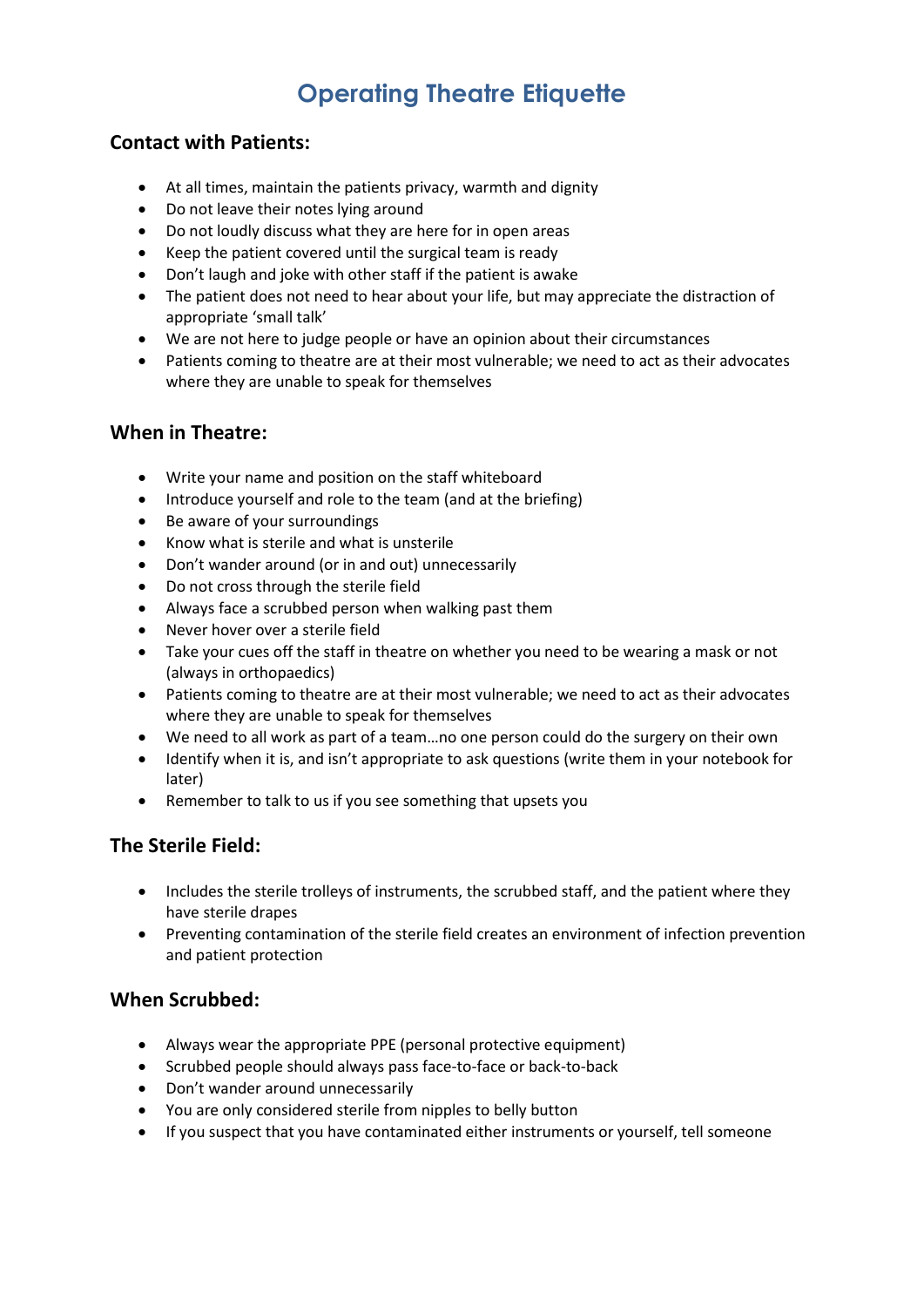| Urgency          |                                         |                                                                                                                   |                                                                                                                                                                                                                       |
|------------------|-----------------------------------------|-------------------------------------------------------------------------------------------------------------------|-----------------------------------------------------------------------------------------------------------------------------------------------------------------------------------------------------------------------|
| Category         | Short Description                       | Description                                                                                                       | Action                                                                                                                                                                                                                |
|                  | Life Threatening Conditions             | The patient is in immediate risk of life,<br>shocked or moribund                                                  | Patient to be operated on immediately. If not immediately<br>available, the next available theatre will be allocated.<br>After hours, additional staff may be required<br>Elective cases will be asked to stand down. |
| 2                | Organ Threatening<br>Conditions         | but there is a risk of organ survival or<br>The patient is physiologically stable<br>systemic decompression       | Patients should be operated on as soon as possible after<br>Elective lists may be asked to stand down<br>booking in.                                                                                                  |
| 3                | Non-Critical, but Emergent              | but the surgical problem may undergo<br>The patient is physiologically stable<br>deterioration if left untreated. | Patients should be operated on within 8 hours of booking in                                                                                                                                                           |
| 4                | Non-Critical, Non-Emergent<br>but Acute | The patient's condition is stable. No<br>deterioration expected                                                   | Patients should be operated on within 24 hours of booking in                                                                                                                                                          |
| 5                | Non-Urgent                              |                                                                                                                   |                                                                                                                                                                                                                       |
|                  |                                         |                                                                                                                   |                                                                                                                                                                                                                       |
| <b>ASA Score</b> | ption<br>Descri                         |                                                                                                                   |                                                                                                                                                                                                                       |
|                  | healthy patient<br>Normal               |                                                                                                                   |                                                                                                                                                                                                                       |
|                  | Patient                                 | with mild systemic disease & no functional limitations                                                            |                                                                                                                                                                                                                       |
|                  |                                         | Moderate to severe systemic disease & some functional limitation                                                  |                                                                                                                                                                                                                       |
| d                | Severe                                  | systemic disease that is constant threat to life and functionality incapacitating                                 |                                                                                                                                                                                                                       |
| ဂ                |                                         | Moribund patient who is not expected to survive 24hours with or without surgery                                   |                                                                                                                                                                                                                       |
| ဖ                | ead Organ Harvest<br>Brain D            |                                                                                                                   |                                                                                                                                                                                                                       |
| თ                |                                         |                                                                                                                   | No documentation of ASA (Note: This is not used in Clinical Audit and is ICD10 V3 coding only)                                                                                                                        |
|                  |                                         |                                                                                                                   |                                                                                                                                                                                                                       |

| <b>Description</b>                                                                             |
|------------------------------------------------------------------------------------------------|
| Normal healthy patient                                                                         |
| Patient with mild systemic disease & no functional limitations                                 |
| Moderate to severe systemic disease & some functional limitation                               |
| Severe systemic disease that is constant threat to life and functionality incapacitating       |
| Moribund patient who is not expected to survive 24 hours with or without surgery               |
| Brain Dead Organ Harvest                                                                       |
| No documentation of ASA (Note: This is not used in Clinical Audit and is ICD10 V3 coding only) |
|                                                                                                |

#### **Operation Urgency & ASA Scoring**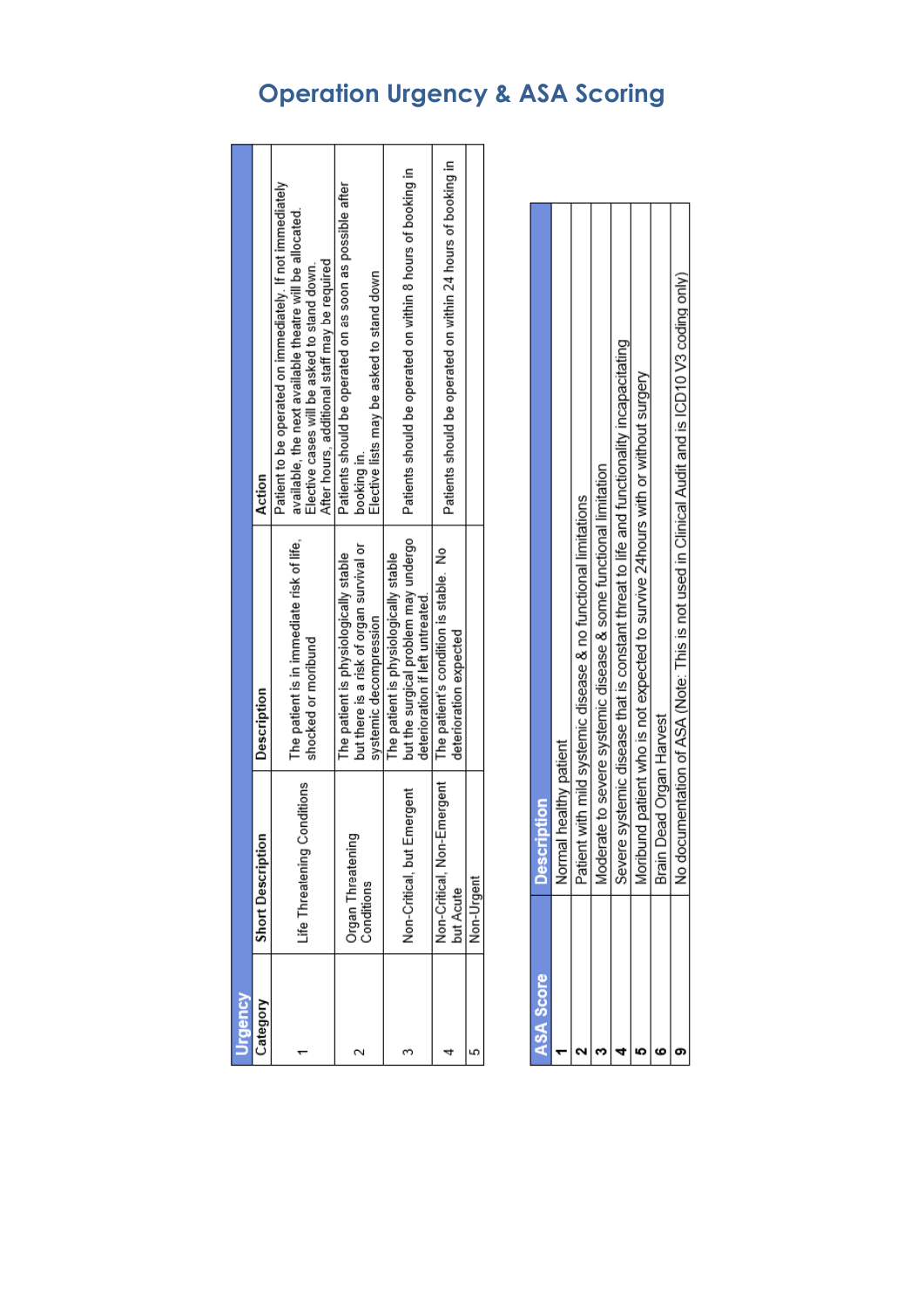Perioperative Roles & Responsibilities

HUTT VALLEY DHB



#### **Perioperative Roles & Responsibilities**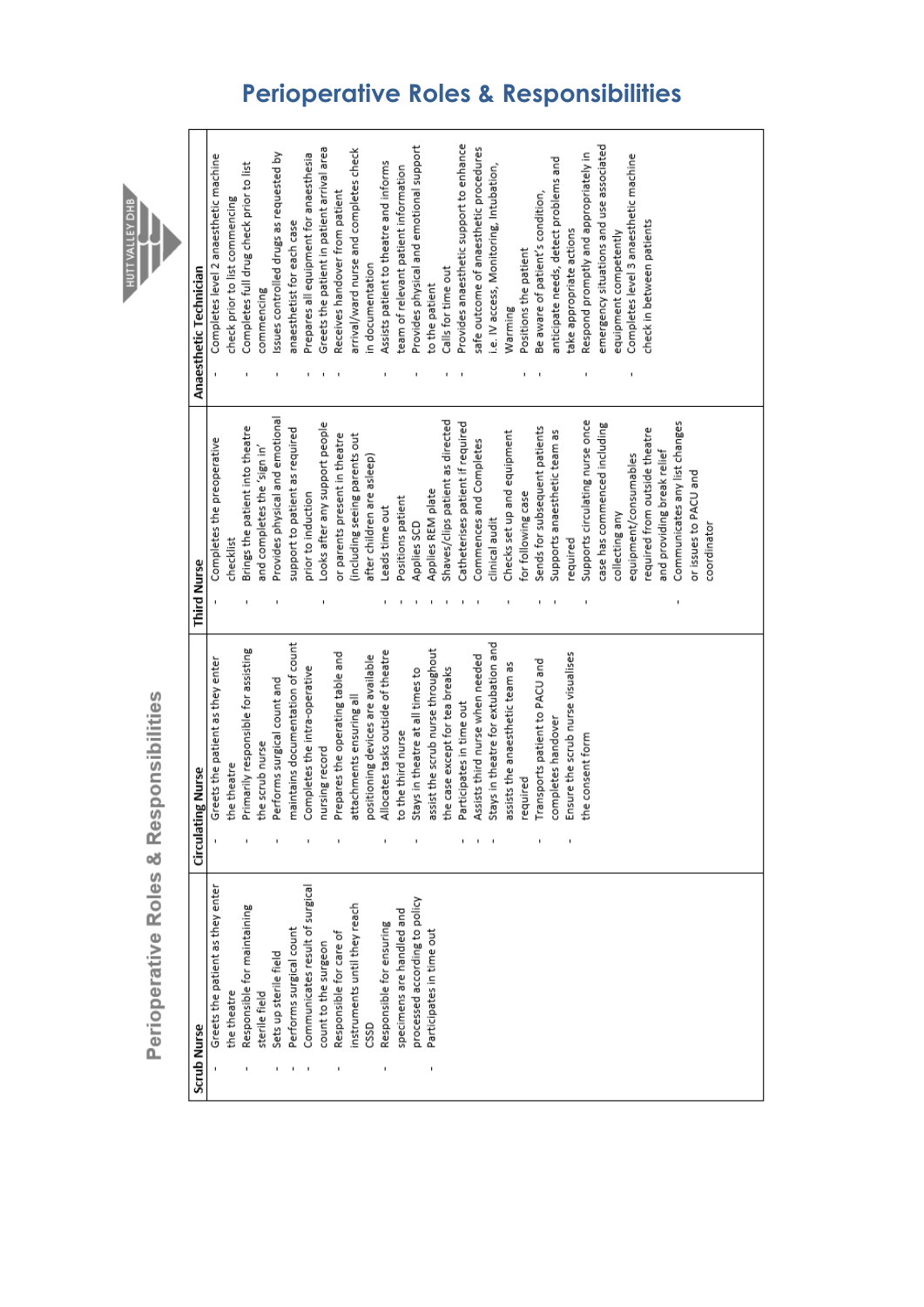